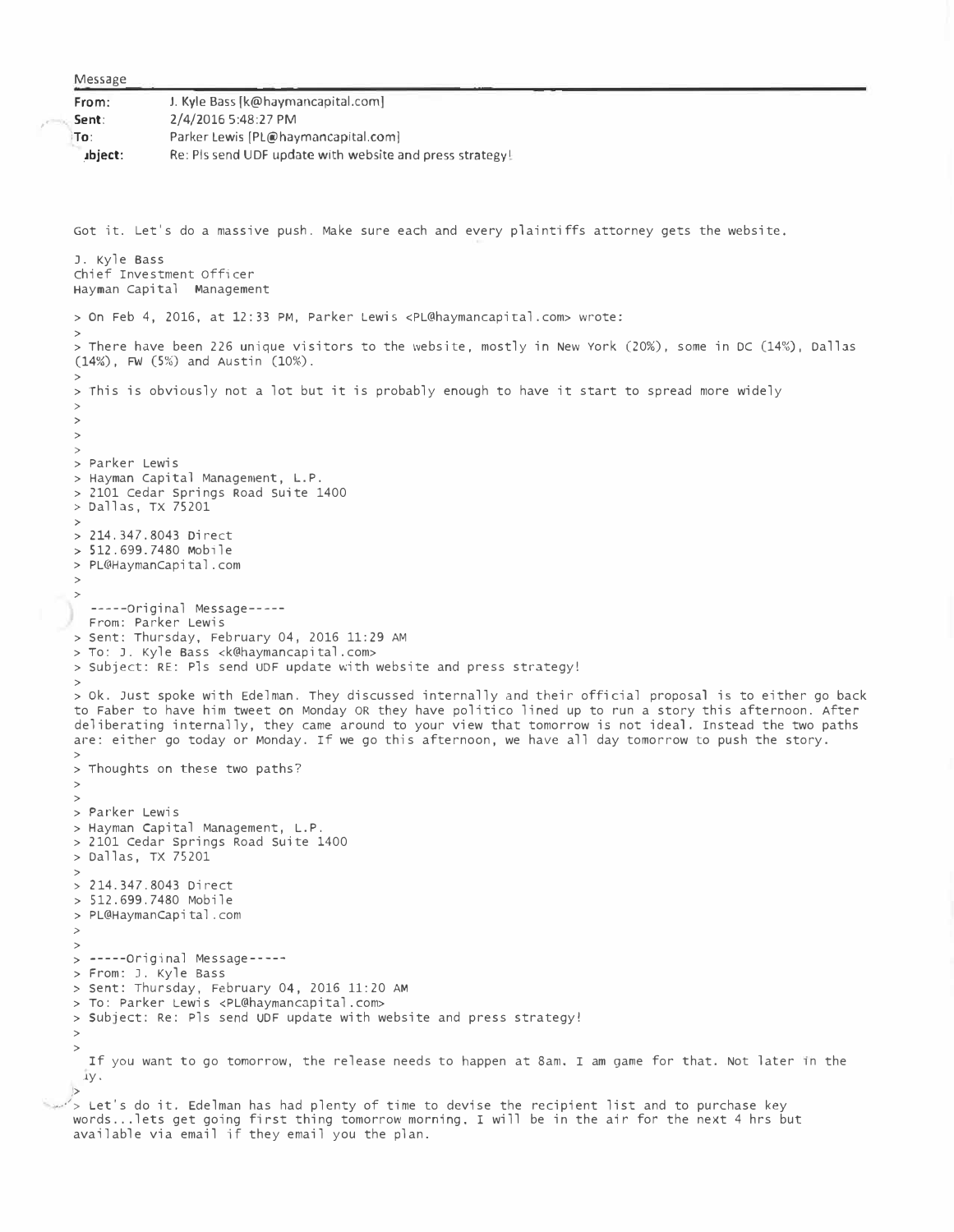```
> J. Kyle Bass
> chief Investment officer 
> Hayman Capital Management
I> 
 > On Feb 4, 2016, at 12:15 PM, Parker Lewis <PL@haymancapital.com> wrote:
  ,> 
 >> Don't disagree, I just don't like the fact that the website is just sitting out there to be found and 
 leaked by a blog at any time, we partially lose control in that environment. But if you want to wait 
 until Monday, we will wait until Monday.
>>
\rightarrow>>
>> 
» Parker Lewis
» Hayman Capital Management, L.P.
>> 2101 Cedar Springs Road suite 1400
>> Dallas, TX 75201
>>
>> 214.347.8043 Direct
>> 512.699.7480 Mobile
 >> PL@HaymanCapital.com
>>
>> 
>> -----original Message----
>> From: J. Kyle Bass
>> Sent: Thursday, February 04, 2016 11:13 AM 
>> To: Parker Lewis <PL@haymancapital.com>
>> Subject: Re: Pls send UDF update with website and press strategy!
>>
>>
» I think we should move to promote and go forward Monday morning. Friday is always a bad day to launch
anything.
>> 
>> This should be our plan. 
>>
'> J. Kyle Bass
, chief Investment officer 
>> Hayman Capital Management
>>
>>> on Feb 4, 2016, at 12:10 PM, Parker Lewis <PL@haymancapital.com> wrote:
>>>
>>> WSJ is not running on Monday and we do not have a commitment on a day thereafter.
>>>
>>> I spoke with the WSJ's real estate editor last night (requested by Greg); it sounds like they are
looking to include the complexity of the Ponzi-like nature which greg previously was going to stay away 
 from - this will likely result in a delay; this would make the story more impactful but does not help our 
issue of timing.
>>>
 >>> Given all of this, Edelman does not recommend that we leave the website just hanging out there (and
 taking down is not an option). I agree and I worry that UDF could already potentially have access to the
 site before it becomes widely public (time to prepare a counter). Edelman recommends that we move to
promote, as early as tomorrow but want your thoughts/sign-off.
>>>
>>> They are sending new launch proposal shortly, will forward.
>>>
>>> Parker Lewis
>>> Hayman Capital Management, L.P.
>>> 2101 Cedar Springs Road Suite 1400
>>> Dallas, TX 75201
>>>
>>> 214.347.8043 Direct
>>> 512.699.7480 Mobile
>>> PL@Haymancapital.com
>>> 
>>> 
>>> -----original Message----
>>> From: J. Kyle Bass 
  ,> sent: Thursday, February 04, 2016 11:01 AM 
 1>>> To: Parker Lewis <PL@haymancapital.com> 
/>>> Subject: Pls send UDF update with website and press strategy!
>>> 
>>>
```
>